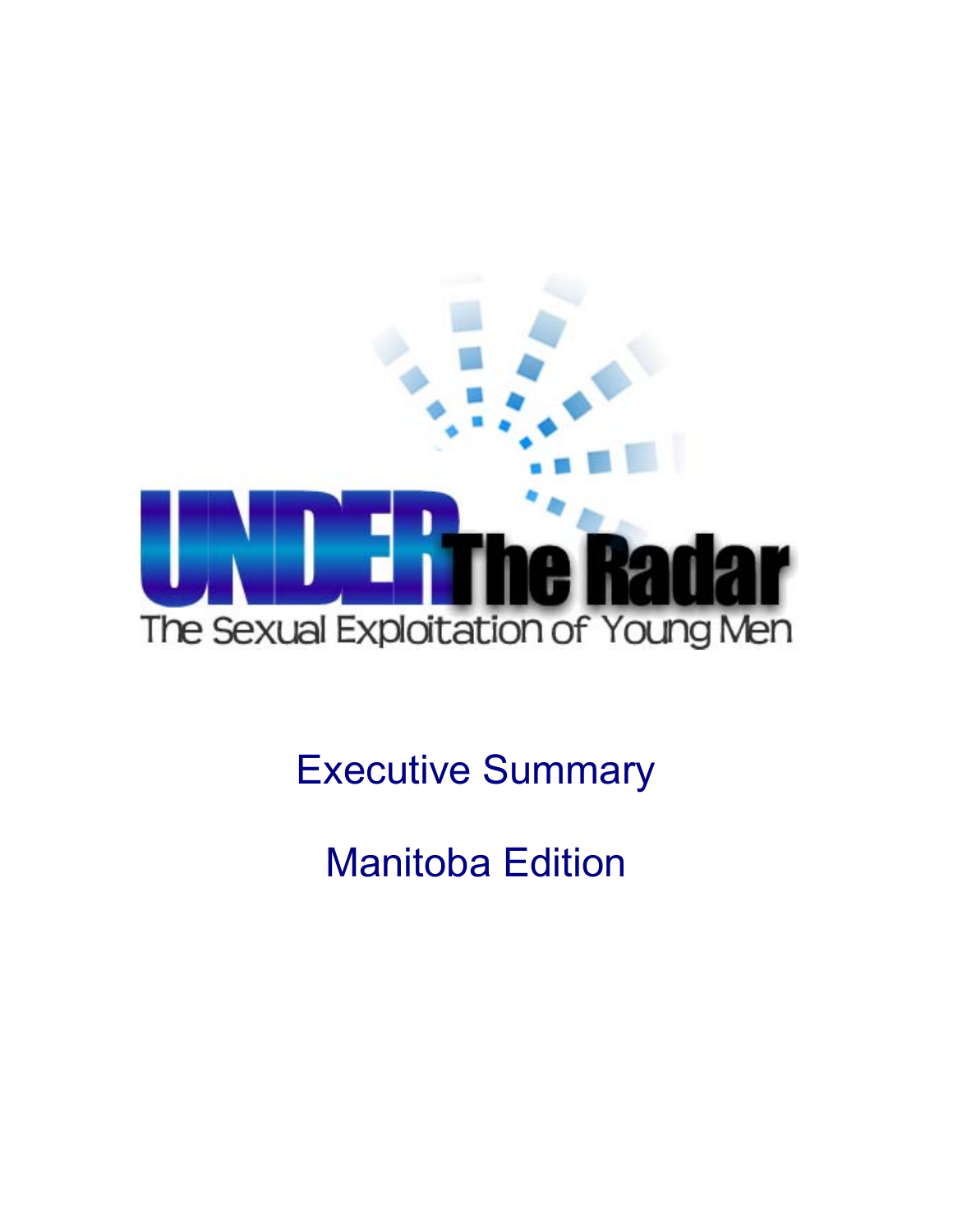## **Executive Summary**

In December of 2002, *Strolling Away* was released. *Strolling Away* represented a longitudinal retrospective study that examined young people from the sexual exploitation trade in 1991-1992 and then again in 2001-2002. The opportunity to interview individuals 10 years later was valuable.

One of its major findings was that we know very little about young men involved in the sexual exploitation trade. The young men I interviewed commented on how my questions were "chick questions". It was clear that we have traditionally looked at this issue through a female lens. It became evident through this study that more research was required in order to understand young men in the sexual exploitation trade.

Interviews for *Under the Radar: The Sexual Exploitation of Young Men* – *Manitoba Edition* began in March 2006 and wrapped up in January 2007. Forty young men were interviewed in total. All forty interviews occurred in Winnipeg.

## **Characteristics of Respondents**

- 67% of this population are of Aboriginal heritage
- 55% had involvement with the Child Welfare System
- Just over 30% had completed high school
- 77% had a history of running away
- 80% had a history prior to the street of being sexually violated
- 87% had been physically violated and witnessed aggression while growing up
- 70% entered the sexual exploitation trade under the age of 18
- 15% entered the sexual exploitation trade over the age of 20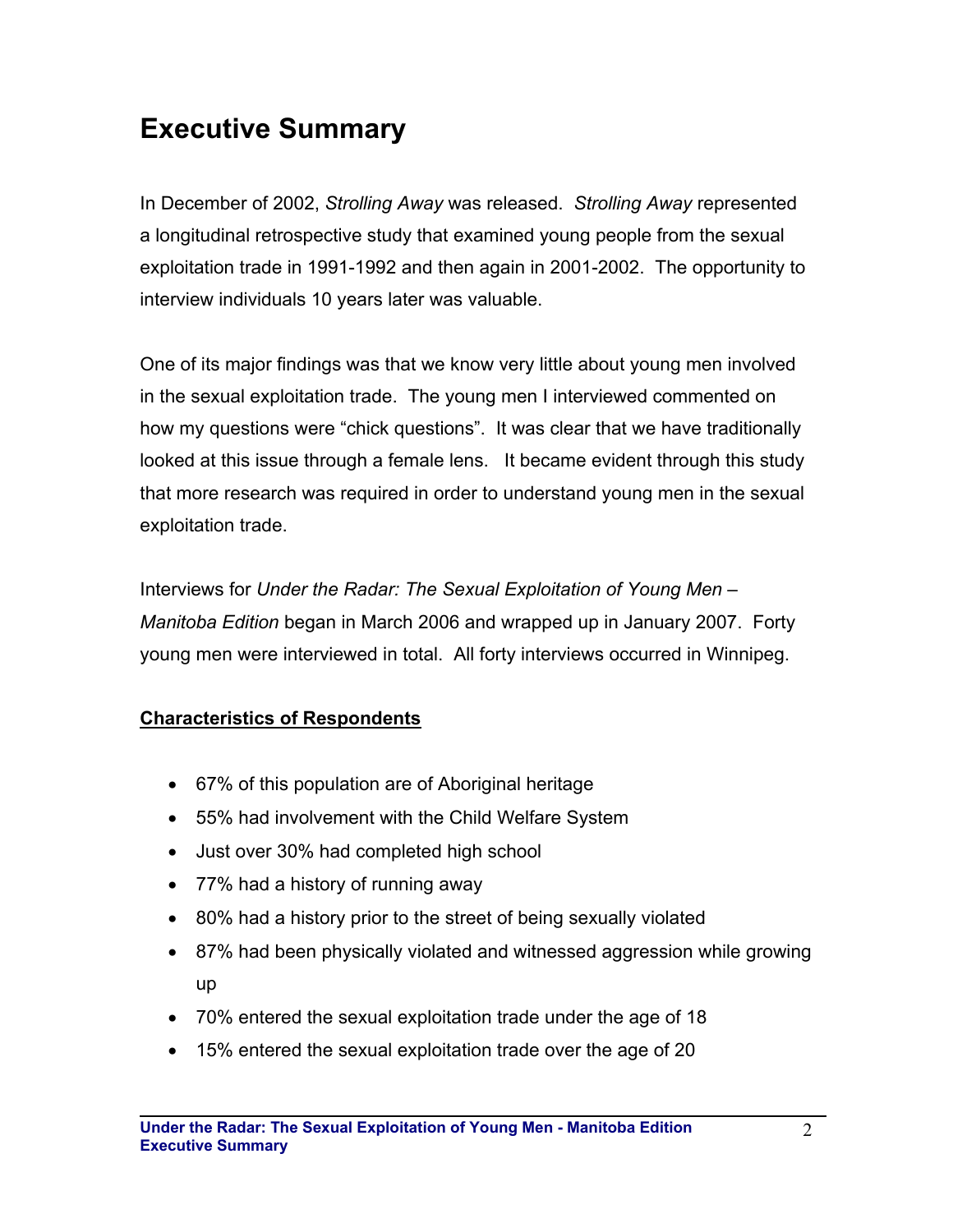- Males entered the sexual exploitation trade younger and stayed longer than young women
- Close to 70% experienced staying in shelters
- Almost everyone felt no one should do this type of work
- The fear of gay-bashing exists
- Drug use is extensive
- Exiting the sexual exploitation trade is a long process, and is usually attempted more than once
- Almost everyone has, and does, access HIV / STD testing

## **Summary of Discoveries**

- Young men have comparable histories of sexual and physical abuse to young women
- Young men in this study were gay, heterosexual and bisexual
- Young men create a construct to be able to achieve a level of performance
- The issue of young men in the sexual exploitation trade creates a sense of discomfort
- Young men begin younger and work longer
- A significant portion enter the sexual exploitation trade over the age of 18
- Young men fly under the radar of service providers
- Young men have unique service needs different from young women
- Public education on condom use and HIV testing has worked
- The connection between the street and drug use is longer and greater in the variety of drugs for young men
- Young men have strained and distant relationships with their family
- Running away often triggers entrance into the sexual exploitation trade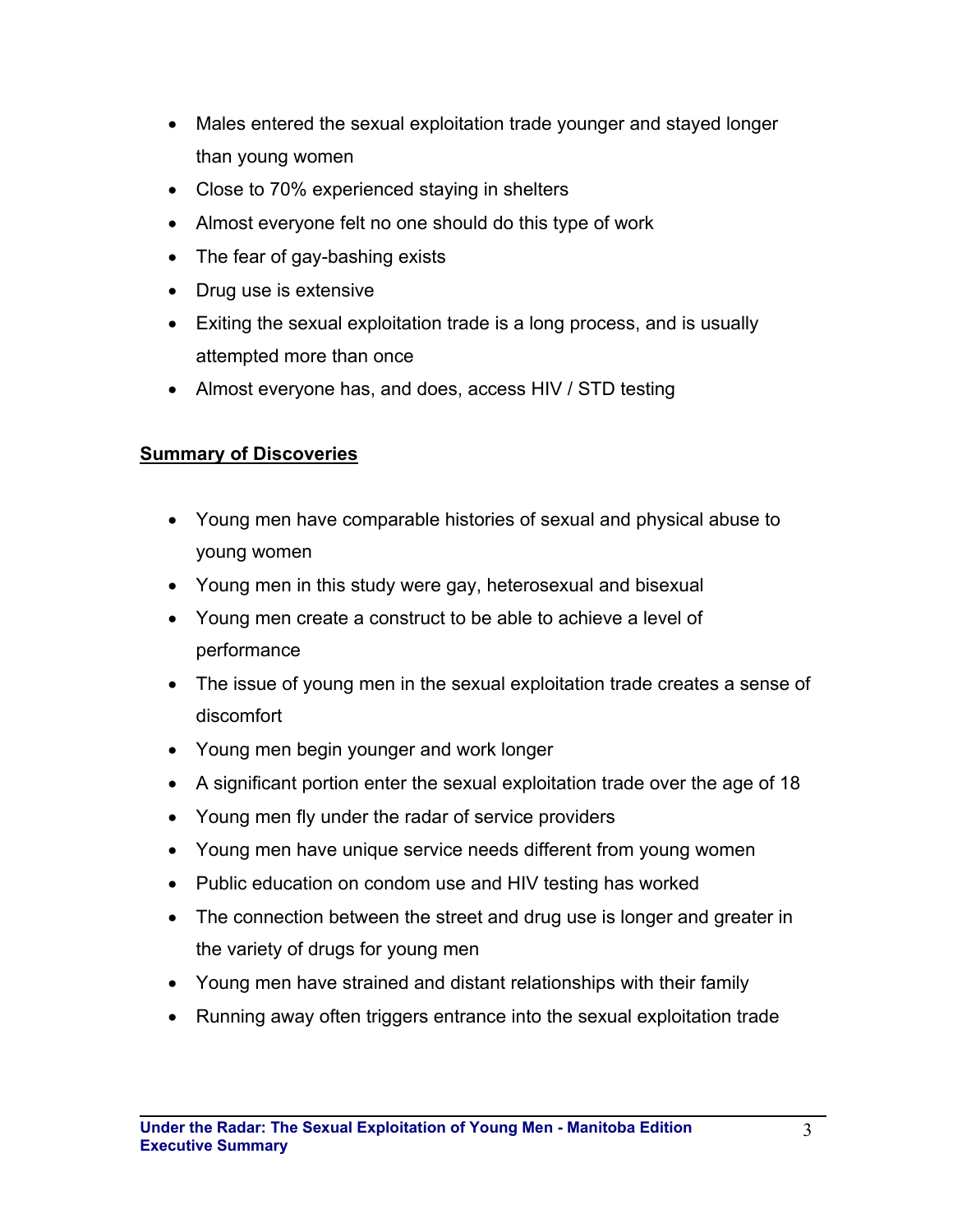## **Summary Recommendations**

- **1.** Efforts should be directed towards supporting the future expansion of this study to other provinces. Upon completion of the four western provinces, those being British Columbia, Alberta, Saskatchewan and Manitoba, a report should be developed outlining the differences and similarities in Western Canada. Ontario, Quebec and Nova Scotia should be considered as future sites in order to allow for national, eastern, central and western perspectives. This population tends to be rather transient so the opportunity to gain a national perspective as well as regional differences will be of assistance.
- **2.** That we publicly acknowledge both young men and women are being exploited in the sexual exploitation trade, and that we provide services to help them exit.
- **3.** That staff working with young men in the sexual exploitation trade be provided with gender non-conformity training.
- **4.** That service providers create the opportunity for young men in and out of the sexual exploitation trade to tell service providers about the services they require. We should not assume that one service will fit all.
- **5.** That a series of detox and rehabilitation beds be established for young men exiting the sexual exploitation trade. Years of extensive drug consumption requires an intervention that will provide them with temporary accommodation while detoxification and rehabilitation takes place.
- **6.** That safe affordable accommodation is provided for this population once they have completed drug detoxification and rehabilitation. This population requires safe, supportive living arrangements.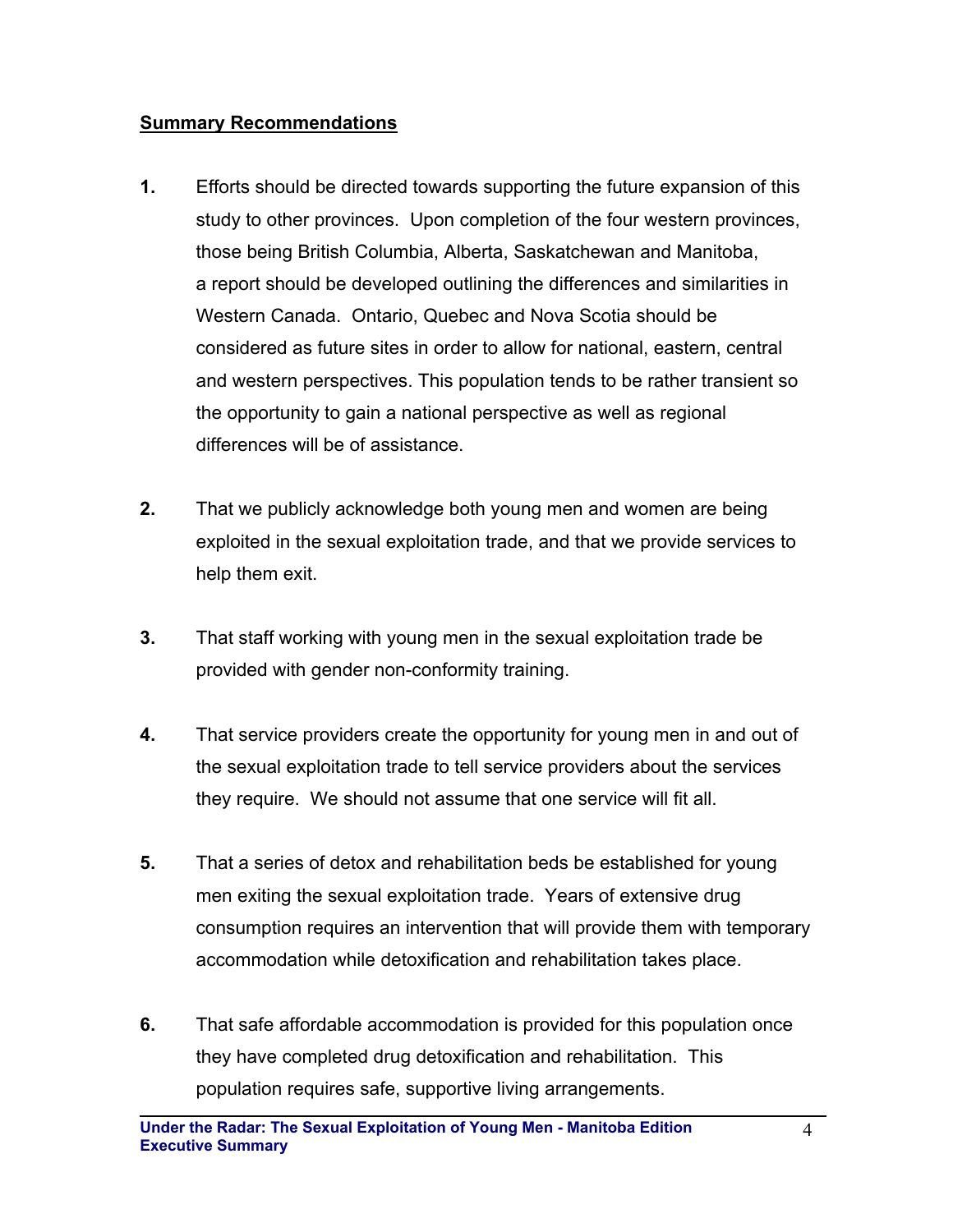Coupled with this, they need help seeking alternative employment. Close to thirty percent of this population had completed high school and some college and university; however, they have limited employment skills and experience. Standard employment assistance programs will be required to assist them in supporting a successful exit from the sexual exploitation trade.

- **7.** That we approach the issue of demand, that being customers, with an equal balance for both young men and women who are being sexually exploited. Like women, these men are young people who are in need of our assistance.
- **8.** That prevention information is directed towards both young men and women. We need to provide information that both young men and women in the sexual exploitation trade experienced sexual abuse in their part. We should support, not ridicule them.
- **9.** That the community-at-large recognize the damaging effects of sugar daddy relationships on this young and vulnerable population. In addition, an awareness of the economic disadvantages facing young males involved in the sexual exploitation trade must be taken into account and considered as a symptom of the differential power relationship existent in sugar daddy relationships.
- **10.** Develop mentoring connections for the population who are exiting. A need exists for those exiting to have support from those who have exited. An experiential voice can assist an individual who is in the process of exiting the sexual exploitation trade. There are many questions, and those who have been through such a journey can better answer challenges facing those who are exiting.